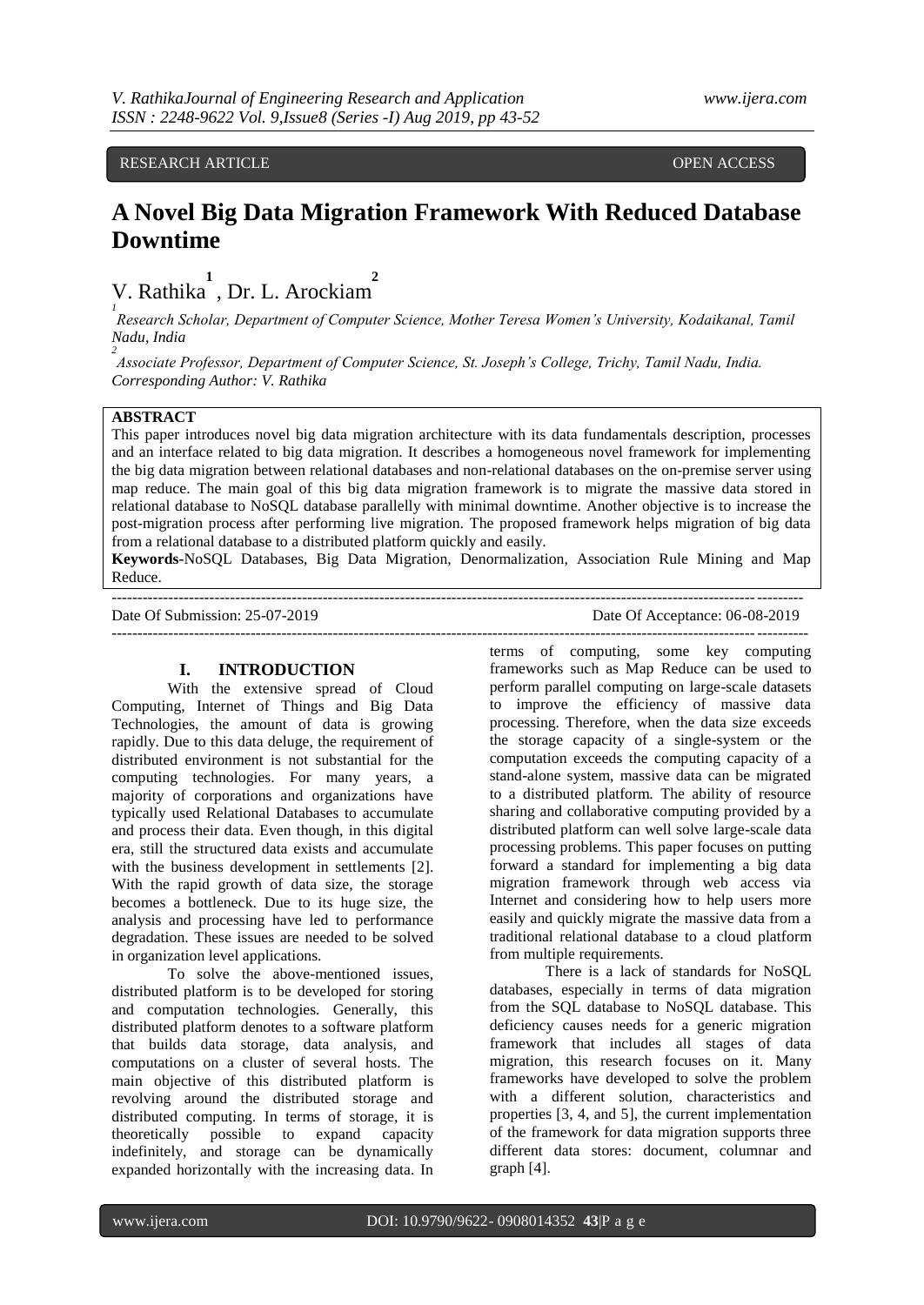The outline of this paper is as follows: the second section describes a brief study of the research literature by underliningthe relatedcontributions of this study. The third section describes the objective of the proposed framework. The framework methodology and technique are described in the fourth and fifth section respectively. The summary of this contribution is concluded in the sixth section.

### **II. LITERATURE REVIEW**

The problem of data migration from SQL databases to NoSQL databases is already being studied by different authors, but with the many NoSQLdata store variants currently available, it is almost impossible to migrate data between each NoSQL database. The most widely used classification method is based on how they store and manipulate data. This categorization produces two categories: core NoSQL systems (i.e. keyvalue, document, column, and graph) and softcoreNoSQL systems (i.e. object, multivalued, XML, grid, and cloud, etc.) [5].

There are two main methodologies identified that are used to deal with data migration problems which focuses on the representation or the translation. For the translation, there are two general approaches when trying to migrate data: direct mapping and intermediate mapping. Direct mapping, that is, data from the source database are translated into the data structures of the target database, while intermediate mapping, that is, data are translated into an intermediate format and then from this into the final one [6].

This paper focuses on the translation. Scavuzzo et al [3] introduced solutions to data migration by maintaining strong consistency and secondary indexes in migrating data, but still limited to the NoSQL column (column to column). Shirazi et al [5] propose a design pattern model in migrating data for columns to a graphical database (column to graph) and vice versa. Bansel et al [4] develop a framework for migrating three data stores databases: column, graph, and document using both approaches (direct and intermediate mapping).

Cloud portability means the ability to seamlessly move data and application services from one cloud provider to another [5]. Portability for heterogeneous public clouds has long been considered an open problem, since distinct cloud providers model their data structures and implementations differently [3] and data-intensive applications typically require sustainable performance and scalability [6].

Thalheim and Wang [7] state that in order to migrate the data, one need to have a thorough understanding of the data source such as data

availability and data constraints since different data sources are designed using different modeling semantics. Furthermore, the data source may have inconsistent, duplicate or inaccurate data. Therefore, it is essential to migrate the data from one data store to another to appreciate the growth and requirements of the deployed application [8].

Furthermore, the framework includes migration algorithms, migration models, and migration schemes. The framework is tested by migrating a certain amount of data from one data store to another data store (i.e. Document to Column) in the actual environment. In addition, evaluation is also performed by comparing the proposed framework with the current existing framework using certain parameters [4].

NoSQL data stores have long been considered highly available, scalable, and flexible to handle large amounts of data and transactions over many distributed servers [9]. NoSQL<br>implementations arguably provide better implementations arguably provide better performance than RDBMS, particularly for simple read/write operations [10]. In addition, unlike the traditional RDBMS, NoSQL does not require fixed structures for storage [1]. While some authors have recently recognized the importance of automatic translation of SQL environments to NoSQL [11], scant research has been devoted to enable the seamless interoperability between diverse NoSQL implementations.

Consequently, most of the large-scale websites and cloud computing-based enterprises applications such as eBay, Twitter, Amazon, Google and Facebook are adopting proprietary NoSQL-based data stores [12].

Further, we present the various NoSQL types which model the Consistency, Availability, and Partition Tolerance (CAP) theorem [13]:

- **Key-value Stores:** a data model based on keys-values which is easy to implement, but inefficient in updating and querying the part of a value.
- **Document-oriented databases:** semistructured documents which are stored in JSON format. They support efficient querying and manage the nested values with associated keys.
- **Column family databases:** an efficient data model to store and process large amounts of distributed data over multiple machines.
- Graph databases: enable the scalability across multiple machines and allow datamodel specific queries.

It is critical to study the heterogeneity among the three essential NoSQL solutions: document, columnar and graph. Most of the document databases exhibit Consistency and Partition Tolerance (CP) and master-slave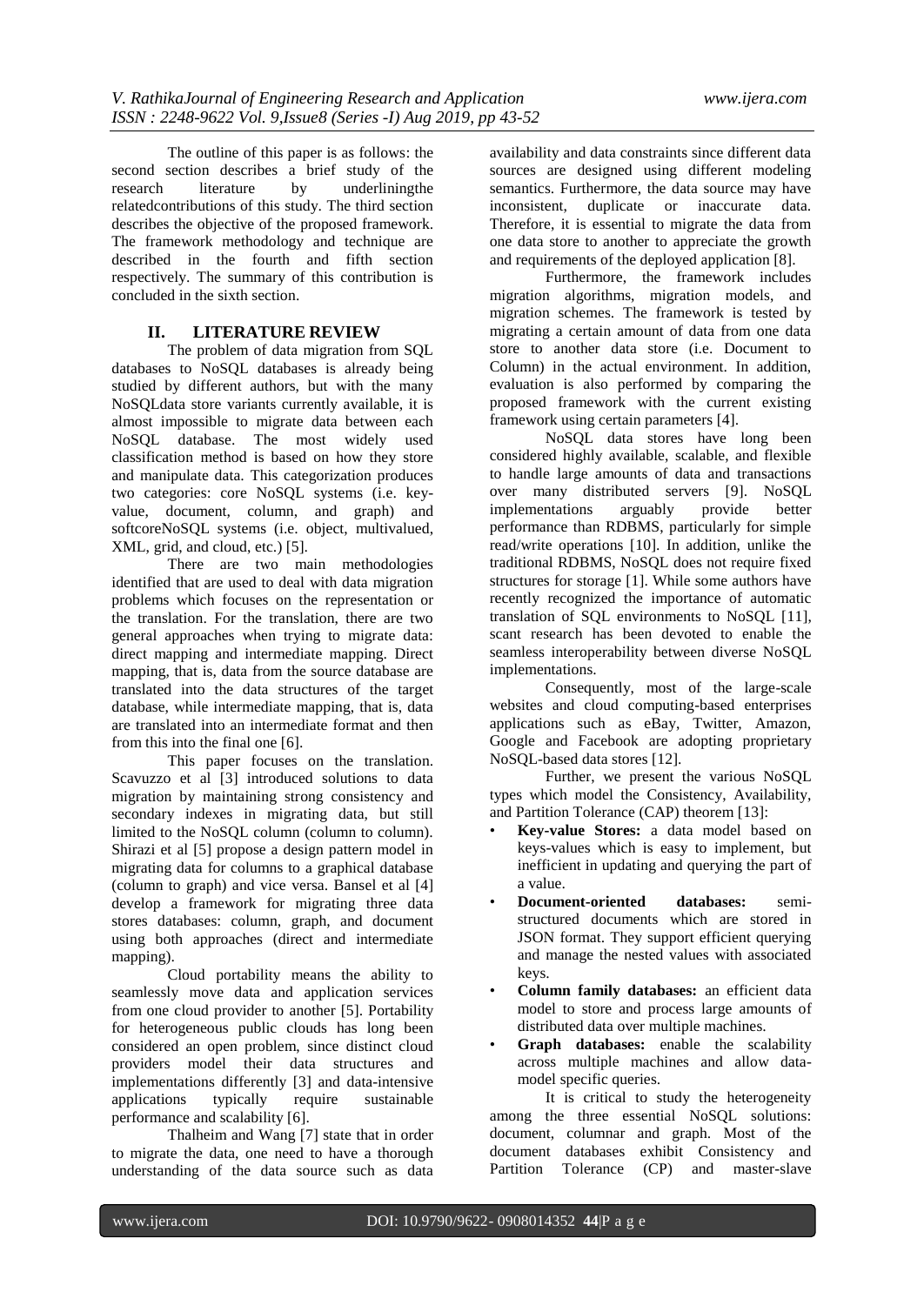replication. The columnar NoSQL databases exhibit Partition Tolerance and Availability (PA) and use peer-to-peer replication to easily handle large amounts of data [14]. In contrast, the graph database is the only NoSQL solution which fits with modern workload growth and is highly performance-oriented [15]. The graph databases enable a fast traversal among nodes, and also can easily model complex relationships [16]. Therefore, companies such as Google, Facebook and Twitter adopt graph databases as they particularly fit to model social networks interaction as the graph data model can describe both static and dynamic relationships. Furthermore, the graph databases are used across a wide range of applications domains such as airlines, health-care, gaming, and retail [2]. Ideally, a data migration mechanism should require little assistance from a user and should be automatic. The authors [3] had introduced a solution for data migration between NoSQL columnar databases, in particular from Google App Engine to Azure Table and vice versa.

Shiraxietetal. [5] had proposeddesign pattern to migrate data from column databases to graph database. Wang et a. [7] had identified three stages for data migration: extraction, transformation and loading. First, the data is extracted from the source data model. Then, the extracted data source is transformed into the new data structure. This stage may require validation, mapping and cleansing of data. Lastly, the transformed data is loaded into the target data source.

The authors [3] had proposed two main strategies for data migration from source database to a target database such as Direct Migration: the translation of source database into the target database without any intermediate stage and Intermediate Migration: first, the data from the source database is translated into an intermediate format, and then the intermediate data is transformed into the data structure supported by target database.

### **III. LARA FRAMEWORK**

The proposed LARA framework has six main phases which are presented in the Fig.1 are as follows:

### **1. Select:**

This is the initial phase which identifies the source and target database for the big data migration to be performed. For this research work, MySQL database is selected as the source database on behalf of relational database and MongoDB is selected as the target database on behalf-of the document-oriented database.

### **2. Prepare:**

The second phase of the proposed LARA framework is preparing the huge amount of homogeneous data which are to be migrated. The proposed  $\text{ABS\_DET}_{\text{GB}}$ algorithm analyzes the source database attributes using the denormalization and association aware techniques. This technique is explained in the succeeding section. Based on the analysis, it prepares the collections and fields in the target database.

### **3. Extract:**

The third phase is initial stage of the big data migration. It extracts the big data from the source database based on the information received from the  $ABS\_DET_{GB}$ algorithm.

### **4. Migrate:**

This is the key phase of the proposed LARA framework. The data extracted from the source database is migrated to the target database using the MapReduce technique. It is described in the section 6.5.5.

### **5. Load:**

The fifth phase of the proposed LARA framework is to load the transferred data from the source database into the target database using the key-value pair technique which is explained in the section 6.5.5.

### **6. Validate:**

The final phase is the validation phase which is to validate the overall framework and ensure the performance effectiveness and quality of service of the big data migration.

Each phase may have different actions reliant on the data migration that will be executed. Moreover, the framework comprises of query translators, query logs and big data migration algorithms. The proposed LARA framework is evaluated by migrating the big data from roworiented database to the document-oriented database in the actual environment. Furthermore, evaluation is also performed by comparing the LARA framework with the existing framework by using certain constraints.

The massive data migration migrates all the data based on the Associate Aware Technique and Query Translator. The database migration is performed lively, where the users are able to access the data from the target database instantly. MongoDB does not support the join operation in the data retrieval. This affects the post-migration process and becomes a big challenge for the researchers and users. To increase the postmigration, the proposed graph based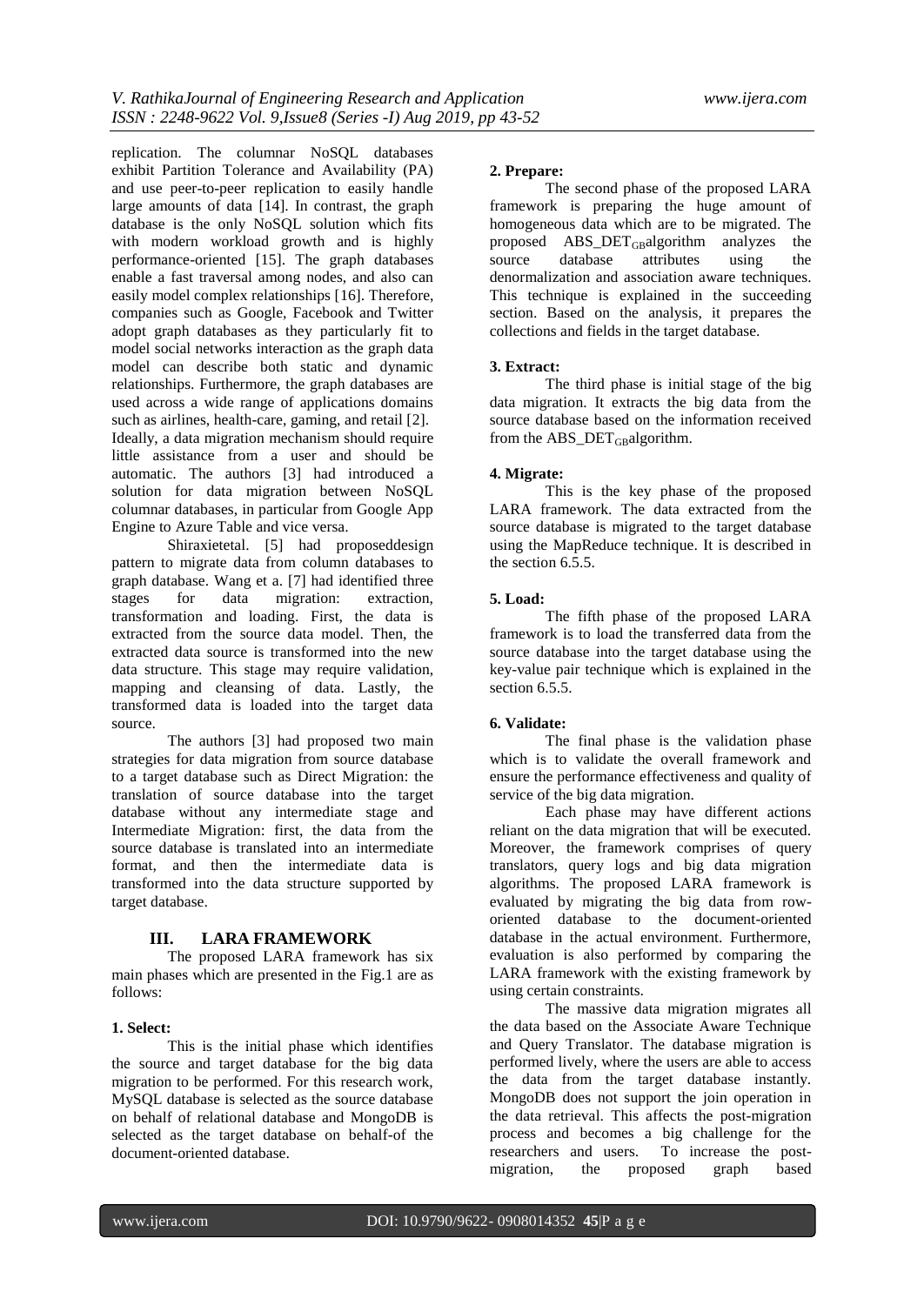denormalization method is hybridized along with the proposed associate rule mining technique.



**Figure1. Process of LARA Framework**

The associate aware technique is built inside the proposed framework. Fig. 2 represents the LARA framework.



**Figure 2. LARA Framework**

### **Note:**

- $DET_{GB}$  Graph based Denormalization Technique
- AAT Associate Aware Technique
- ABS\_DETGB Attribute and Graph Based Denormalization Selector

The following is the process of the proposed LARA framework:

**Step 1:** De-normalize the relational database; the information of the de-normalized attributes is stored in a temporary file using the  $\text{DET}_{\text{GB}}$ .

**Step 2:** Read the query log files; frequently accessed queries are evaluated and ranked the frequently appeared attributes using AAT technique.

**Step 3:** ABS\_DET $_{GB}$  technique is used to filter the de-normalized attribute using the association aware technique.

**Step 4:** The filtered attributes and tables are created as fields and collections respectively in the NoSQL database based on its ranking.

Step 5: The ABS\_DET<sub>GB</sub> passed the Key to the Map-Reduce function; the keys are attributes of the data (value) to be migrated.

**Step 6:** The map-reduce function sends request to the source database based on the keys received from the ABS  $DET_{GB}$  technique. Later, the data (values) are migrated parallel to the NoSQL database.

Most of the existing framework has used the Database Layers for migrating the data from the relational database to non-relational database. The novel feature of adding the denormalization technique along with the associate-aware technique makes the big data migration more effective. This feature resulted with more accuracy in time management and increased the performance of the post-migration process. The techniques used in the proposed framework are described in succeeding section.

### **IV. LARA TECHNIQUE**

As it is presented and discussed in the preceding section the LARA framework is built by using the hybridization of the proposed graph based denormalization method along with the proposed associate rule mining technique. The following sections describe the procedures and algorithms used in the LARA framework.

### 4.1 Algorithm for LARA Technique

The overall process of the LARA technique is given below in the algorithm 1. Initially the source database (MySQL) is started. The inputs are collected from the source database<br>using denormalization and associate-aware using denormalization and techniques to create collection in the target database (MongoDB). Python API is used to collect, migrate and create instances and collections in the databases.

### **Algorithm 1: LARA Algorithm**

Input: Database on MySQLDB must be started Output: Collection on MongoDB must be createdand Data Migrated

1: ConnectToMySQLDB ()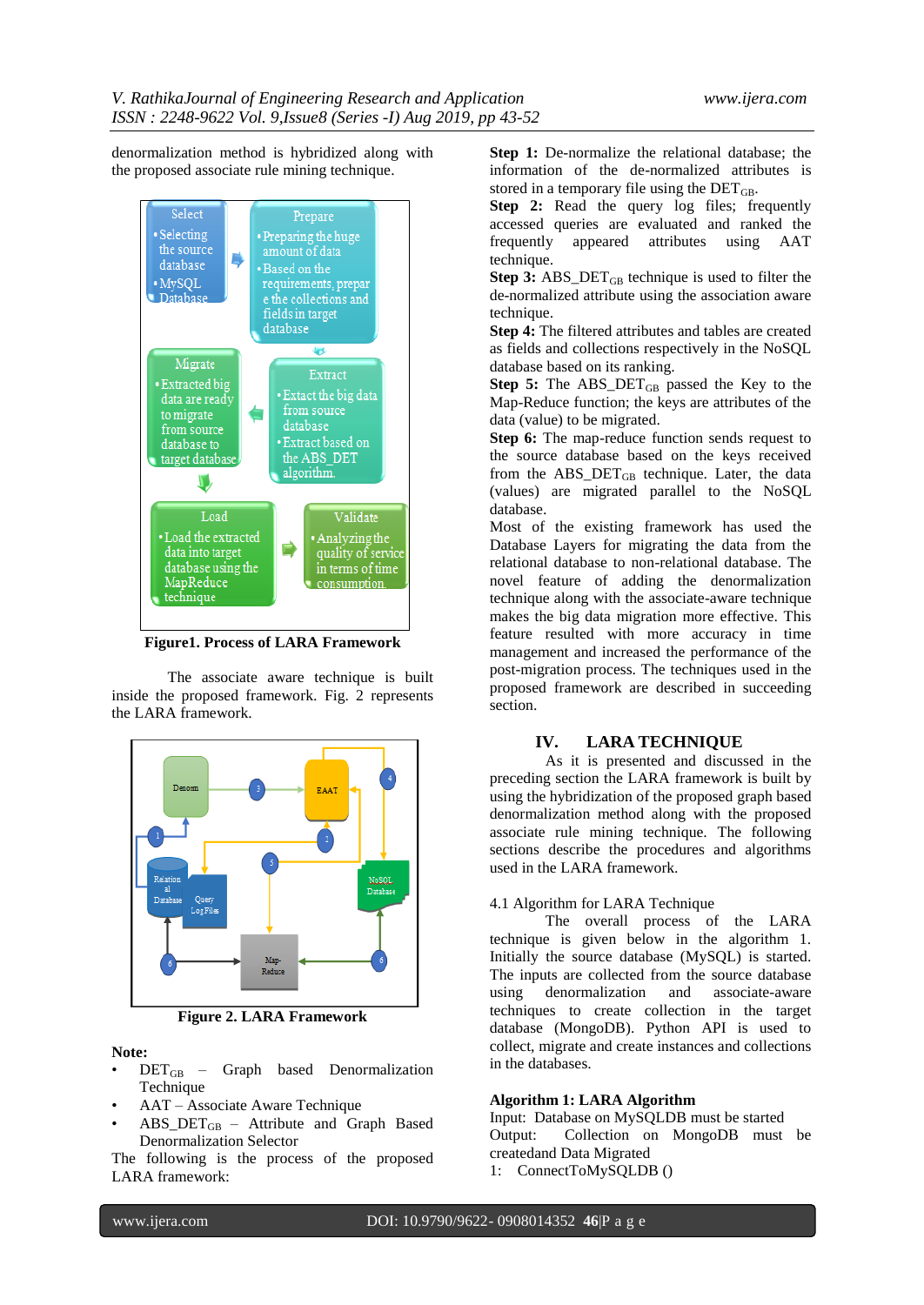- 2: ConnectToMongoDB ()
- 3: ForExist\_MySQLDB:
- 4: For exist MySQL\_TABLE:
- 5:  $ABS\_DET_{GB}$ (): // call
- Association based denormalization
- 6: Create new\_COLLECTION\_MongoDB ():
- 7: End for
- 8: End for
- 9: MapReduce Migrate() // call mapreduce function for migrating the data

In LARA algorithm, the function ConnectToMySQLDB() establish a valid connection with the MySQL database. The target database MongoDB is connected using the ConnectToMongoDB() function. The source and target database are connected through the Python API. It is essential to check the entities and attributes of the source database and also it is vital to create the relevant collections and fields in the target database to process the data migration effectively and efficiently. Exist\_MySQLDB() is the function to check the databases of the MySQL database. If the database exists, then it will check the entities in the MySQL database using the Exist\_MySQLTABLE() function.

The proposed novelty of this work is to reduce the downtime of the database during the data migration by denormalizing the database using Graph based method along with associationranked attributes.  $\text{ABS\_DET}_{\text{GB}}$  () is the function used to filter the entities for the above statement. This function is discussed in the following sections. After performing the  $ABS\_DET_{GB}()$ , the fields and collections are created to the relevant entities and attributes in the target MongoDB database using the new\_COLLECTION\_MongoDB () function. At last the MapReduce\_Migrate () function migrate the big data from the source MySQL database to the target MongoDB database using the map reduce algorithm which is discussed in the following section.

### **.2 Graph Based Denormalization Technique (DETGB)**

The process of denormalization is to reduce the complexity of the usage of JOIN operations and increase the query-response performance. In the proposed LARA framework, the RDBMS is denormalized using the following algorithm 2. The graph-based algorithm is used to denormalize the normalized database. This could find the constraints efficiently based on the attributes and relationships among the attributes in different tables. The relationship between the primary key and foreign key are established using the graph and eliminated the complexity of the constraints and keeps the remaining entities with minimal constraints. The aim of this  $DET_{GB}$  is to join the entity in to a single collection. As mentioned in the LARA technique, step 2 is initiated by the AAT technique. The stored information in the  $\text{DET}_{\text{GB}}$  is then passed to the AAT technique.

# **Algorithm 2: Graph Based Denormalization**

 $(DET_{CR})$ Input: SQL schema Output: NoSQL schema 1: Create Relational Schema Graph G 2: Make G as acyclic graph 3: Convert G into a set of  $ST_i$ <br>4: for (each schema tree  $T \in S$ for (each schema tree  $T \in ST$ ) { 5: create a collection for the root of T 6: for (each non-root vertex v of T) { 7: set v into the parent node vp of v 8: remove the foreign key in vp that refers to v 9: for (each query  $q \in Q$ ) { 10: build a transactionquery graph G (V, K) for q 11: add the columns of the vertex d to the entity e  $12:$  } 13: } 14: }

### **4.3 Association Aware Technique (AAT)**

The association aware technique has been proposed to decrease the downtime of the database access during the big data migration process. The brief summary of the functions of AAT technique is given below:

- Ranking the query based on its frequency of attribute accesses
- Filtered and ranked the attribute based on association rule
- Prioritize the attribute based on its ranking
- Convert the entity and attribute as collection and field respectively

The overall process of AAT is explained in the algorithm 3. The step 6 'association rule' is applied on the results of  $DET_{GB}$ . The step 6 in the algorithm 3 is used for filter and rank the attribute with entity, which is evolved as  $\text{ABS\_DET}_{\text{GB}}$  in this AAT and explained in the succeeding section.

**Algorithm 3: Associate Aware Technique (AAT)** Notations used in the algorithms are described as follows:

- $q \rightarrow$ query
- $\hat{E} \rightarrow$  entity
- $A \rightarrow$  Attribute

Input: Sorted query from the query log files Output: Frequently Accessed Entities (FAE) 1: Start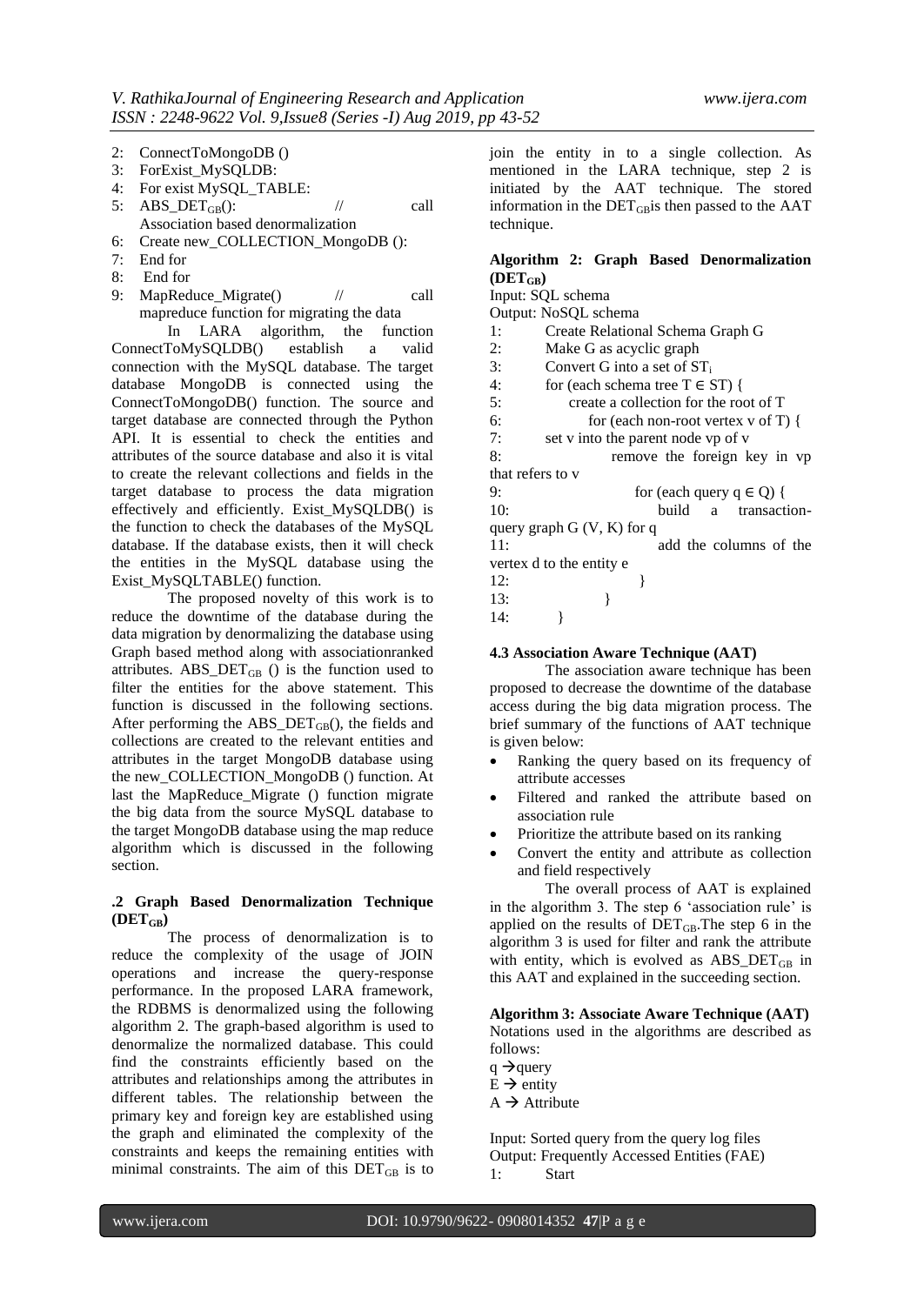| 2: | Read Sort $(q_i)$ |
|----|-------------------|
|----|-------------------|

|        | $// i = 1,2,3n$                              |
|--------|----------------------------------------------|
| 3:     | Tokenize entities $E_i$ and attributes $A_i$ |
|        | //i = 1,2,3n and j = 1,2,3m                  |
| 4:     | Find the frequent of E                       |
| 5:     | Find the frequent of A                       |
| 6:     | Apply ABS_DET <sub>GB</sub> for E and A      |
| 7:     | Apply the Associated Attribute-Entity        |
| Ranker |                                              |

8: Stop

### **4.4 Association based Denormalization Technique (ABS\_DETGB)**

### **Algorithm 4: Association Rule Generator**

Notations used in the algorithms are described as follows:

 $Q \rightarrow Q$  Ouery

- $C \rightarrow$  Confidence
- $S \rightarrow$  Support
- $Max \rightarrow Maximum$
- $Min \rightarrow Minimum$
- $T \rightarrow T$ ransaction
- $e \rightarrow$  entity
- $a \rightarrow$  attribute
- 1. Start
- 2. Function ARG  $(Q, T, S_{min}, C_{min}, e_{max}, a_{max})$
- 3.  $q \in Q$ , where  $q = \{q_1, q_2, q_3, \ldots, q_m\}$
- 4. Let  $e$  and  $a = non-empty set$
- 5.  $C_{ela} := S_{i \in I}{i};$
- 6. While  $F_{ela} \neq \emptyset$  and e and a are maximum
- 7. Check the C<sub>i</sub> of e and a where  $i = \{1, 2, 3,... n\}$ <br>8. MAX(C) = MAX(C)...
- 8.  $MAX(C_i) = MAX(C_{i+1})$ Check up to n \*/
- 9. Find the  $S<sub>max</sub>$
- 10. If S and C are below minimum, remove it from the T
- 11. Generate R using tf-idf  $/*$  explained in AER, Algorithm 5  $*/$
- 12. Find most associated entity-attribute
- 13. Stop

### **4.5 Map Reduce Technique**

The document-oriented database is practically undistinguishable to the RDBMS database, only storing data using a documentoriented model unlike RDBMS that storing data using a row-oriented model [10]. The database used for the document type is MongoDB, while the structure of the row database is as follows:

- Table: Similar the table in RDBMS.
- Row: A Primary Key.
- Column: Field in RDBMS.
- Value: Where information is stored.

The target database used for the document type is MongoDB, the document database has Embedded Documents and Reference Documents. Reference Documents such as Foreign Keys in an RDBMS, while Embedded Documents are like documents in a document. The structure of the MongoDB document is as follows:

- Collection: Same as the table in RDBMS.
- \_id: A Primary Key.
- Key: Description of stored data.
- Value: Where information is stored.

### **V. RESULTS AND DISCUSSIONS**

In this proposed framework, table 1 represents metrics used to compare and analyze the proposed work with the existing works.

| S.               | <b>Metric</b>                                          | <b>Description</b>                                                                                                                      |
|------------------|--------------------------------------------------------|-----------------------------------------------------------------------------------------------------------------------------------------|
| No.              |                                                        |                                                                                                                                         |
| 1.               | Total Migration<br>time (TMT)                          | Time period from<br>start to complete<br>the<br>live<br>of<br>migration.                                                                |
| 2.               | Total Amount of<br>Migrated Data<br>(TMD)              | Total amount of<br>data migrated<br>from source DB<br>to the target DB.                                                                 |
| 3.               | Downtime (DT)                                          | interval<br>Time<br>during which the<br>source DB<br>is<br>stopped<br>and<br>unavailable to the<br>end user.                            |
| $\overline{4}$ . | On-premise<br>server<br>CPU<br>utilization (CPU)       | CPU<br>Total<br>resources<br>consumed by the<br><b>LARA</b><br>framework<br>during live<br>migration on the<br>on-premise<br>server.    |
| 5.               | On-premise<br>server<br>memory<br>utilization<br>(MEM) | Total<br>memory<br>resources<br>consumed by the<br><b>LARA</b><br>framework<br>during live<br>migration on the<br>on-premise<br>server. |

**Table 1. Evaluation Metrics**

The required resources of the big data migration are evaluated by the TMT, CPU and MEM. The quality of service (QoS) is evaluated by the DT of the proposed framework whereas in possible cases, DT may affect Service Level Agreement of the users.

The proposed technique is evaluated with the e-learning portal (www.examey.com) database with more than 1 million rows. This web portal is a Beta version which allows the public to practice themselves for competitive exams. The datasets used for live big data migration are described in the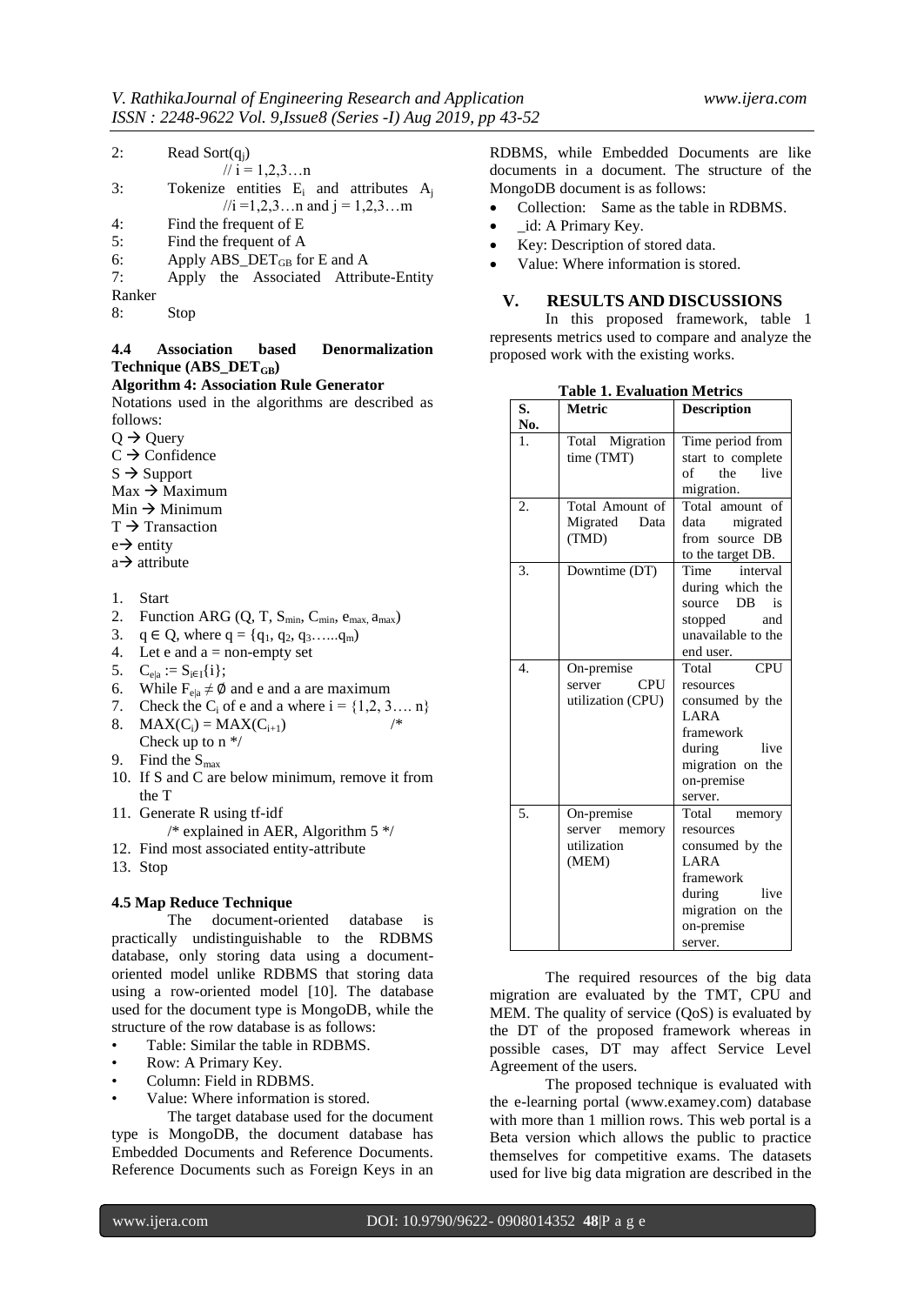table 2. These attributes are interlinked to each other and accessed many times as mentioned in the values. Based on this frequency, ranking the source database is denormalized using the association rule mining. The frequently accessed database attributes are denormalized to increase the post-migration process. In the previous contribution MR-EAAT technique, all the attributes are ranked based on the ranking and data are migrated to the target database.

| <b>Table 2. Dataset Description</b> |                 |               |                |  |
|-------------------------------------|-----------------|---------------|----------------|--|
| S.                                  | <b>Database</b> | оf<br>No.     | of<br>No.      |  |
| No                                  |                 | <b>Tables</b> | <b>Columns</b> |  |
|                                     | <b>Before</b>   | 84            | 549            |  |
|                                     | Denormalization |               |                |  |
| 2.                                  | After           | 47            | 416            |  |
|                                     | Denormalization |               |                |  |





The comparative results of database size after migrating the big data from the RDBMS to the NoSQL database is presented in the table 5. Generally, the NoSQL database consumes more space when compared to the RDBMS database. The actual size of the database is 355 MB. The MR\_AAT technique which is discussed in the previous paper occupied 651.5 MB of the disk space. The proposed  $MR\_ABS\_DET_{GB}$  technique occupied 991.9 MB of the disk space, i.e. it is 2.78 times greater than the source database. This is due to the denormalization technique. It generates more redundant data and reduce collections and fields in the target database.

| Table 3. Table Structure before |  |
|---------------------------------|--|
| <b>Denormalization</b>          |  |

| DUNUI MANLAUVII                              |                  |                    |  |  |  |
|----------------------------------------------|------------------|--------------------|--|--|--|
| Table Name<br>S. No<br><b>Attribute Name</b> |                  |                    |  |  |  |
|                                              | 1.               | Admin ID           |  |  |  |
|                                              | $\overline{2}$ . | User, Id           |  |  |  |
| Admin                                        | 3.               | Admin Name         |  |  |  |
|                                              | 4.               | Admin Password     |  |  |  |
|                                              | 1.               | Faculty, Id        |  |  |  |
|                                              | $\overline{2}$ . | User Id            |  |  |  |
| <b>Faculty</b>                               | 3.               | Faculty, Name      |  |  |  |
|                                              | 4.               | Faculty, Password  |  |  |  |
|                                              | 1.               | User, Id           |  |  |  |
|                                              | 2.               | User First Name    |  |  |  |
|                                              | 3.               | User Middle Name   |  |  |  |
|                                              | 4.               | User Last Name     |  |  |  |
|                                              | 5.               | User Father Name   |  |  |  |
|                                              | 6.               | User Mother Name   |  |  |  |
|                                              | 7.               | User, Name         |  |  |  |
| User                                         | 8.               | User Password      |  |  |  |
|                                              | 9.               | User DOB           |  |  |  |
|                                              | 10.              | User, Sex          |  |  |  |
|                                              | 11.              | User, Address      |  |  |  |
|                                              | 12.              | User Contact Num   |  |  |  |
|                                              | 13.              | User Email         |  |  |  |
|                                              | 14.              | User Aadhar        |  |  |  |
|                                              | 15.              | User Qualification |  |  |  |

**Table 4. Table Structure after Denormalization**

| S. No            | <b>Attribute Name</b> |
|------------------|-----------------------|
| 1.               | User Id               |
| 2.               | User First Name       |
| $\overline{3}$ . | User_Middle_Name      |
| 4.               | User Last Name        |
| 5.               | User_Father_Name      |
| 6.               | User Mother Name      |
| 7.               | User Name             |
| 8.               | User Password         |
| 9.               | User_DOB              |
| 10.              | User Sex              |
| 11.              | User_Address          |
| 12.              | User_Contact_Num      |
| 13.              | User Email            |
| 14.              | User_Aadhar           |
| 15.              | User_Qualification    |
| 16.              | Roles                 |

|  | Table 5. Database Size Comparison after Data |  |
|--|----------------------------------------------|--|
|  | <b>Migration</b>                             |  |

| .  |                     |                      |  |  |
|----|---------------------|----------------------|--|--|
| S. | <b>Techniques</b>   | <b>Database Size</b> |  |  |
| No |                     | (MB)                 |  |  |
|    | MR ART              | 620                  |  |  |
|    | $MR\_ABS\_DET_{GB}$ | 991.9                |  |  |
|    |                     |                      |  |  |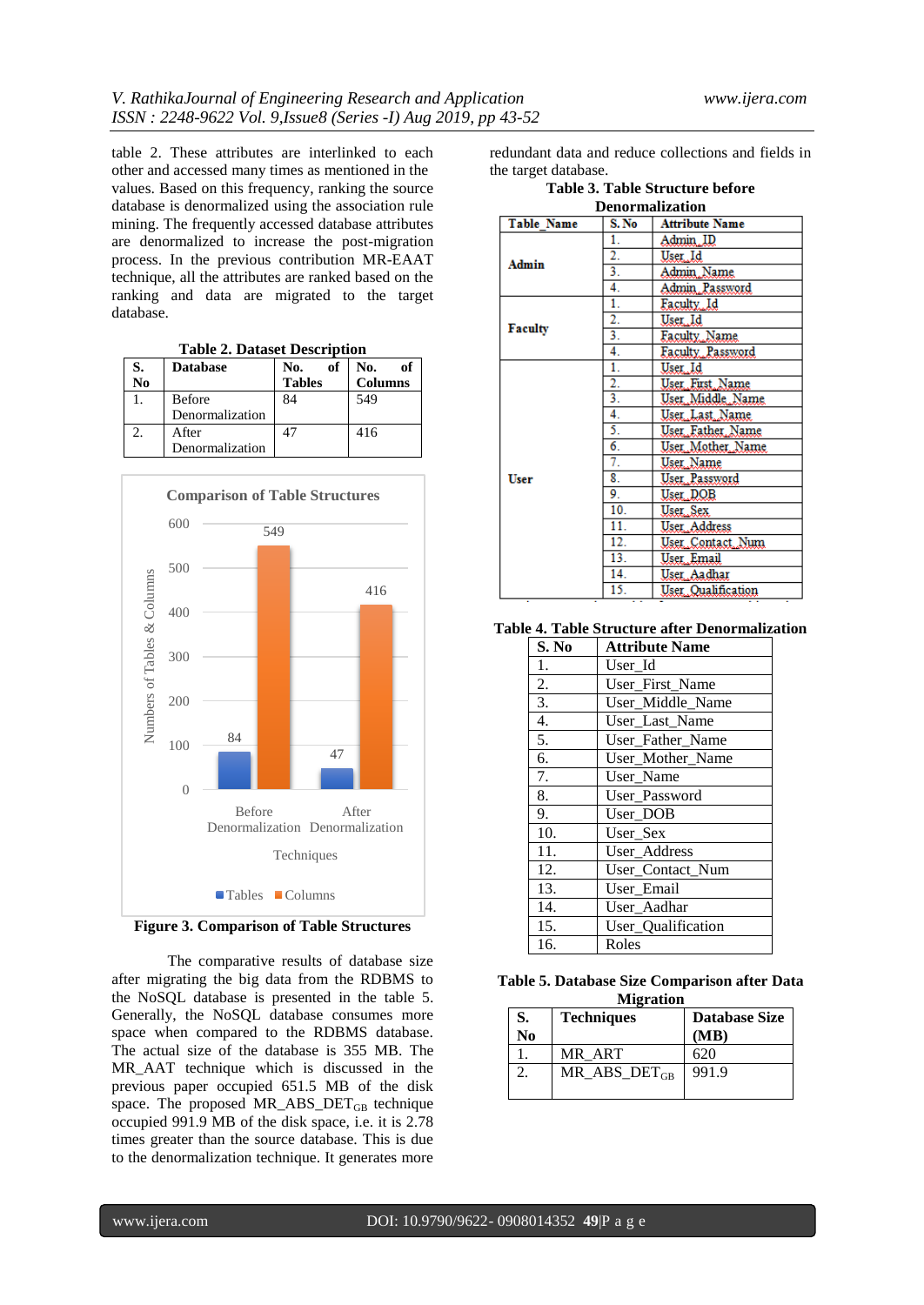

### **Figure 4. Comparison of Database Size after Data Migration**

### **Table 6. Comparison of Database Downtime**

| S.<br>No | Framework         | <b>Database</b><br><b>Downtime</b><br>(Time in Secs) |
|----------|-------------------|------------------------------------------------------|
|          | MR ART            | 140                                                  |
|          | MR ABS $DET_{GB}$ | 129                                                  |



### **Figure 5. Comparison of Database Downtime during Big Data Migration**

|  | <b>Table 7. Comparison of Select Statement</b> |  |  |
|--|------------------------------------------------|--|--|
|--|------------------------------------------------|--|--|

| 'S7 | <b>Number</b>  | <b>Framework</b> | (time | in |
|-----|----------------|------------------|-------|----|
| No  | of.            | seconds)         |       |    |
|     | <b>Records</b> | NoSQLayer        | LARA  |    |
| 1.  | 20000          | 14.29            | 11.17 |    |
|     | 40000          | 25.11            | 21.27 |    |

|    | 60000  | 37.51 | 30.83 |
|----|--------|-------|-------|
| т. | 80000  | 46.89 | 39.64 |
|    | 100000 |       | 42.56 |



**Figure 6. Comparison of Select Statement**

### **Table 8. Comparison of Insert Statement**

| S.<br>N <sub>0</sub> | <b>Number</b><br><b>Records</b> | of | <b>Framework</b><br>seconds) | (time       | in |
|----------------------|---------------------------------|----|------------------------------|-------------|----|
|                      |                                 |    | <b>NoSQLayer</b>             | <b>LARA</b> |    |
| 1.                   | 20000                           |    | 140                          | 129         |    |
| 2.                   | 40000                           |    | 149                          | 133         |    |
| 3.                   | 60000                           |    | 261                          | 245         |    |
| 4.                   | 80000                           |    | 472                          | 457         |    |
| 5.                   | 100000                          |    | 784                          | 769         |    |

### **Figure 7. Comparison of Insert Statement**

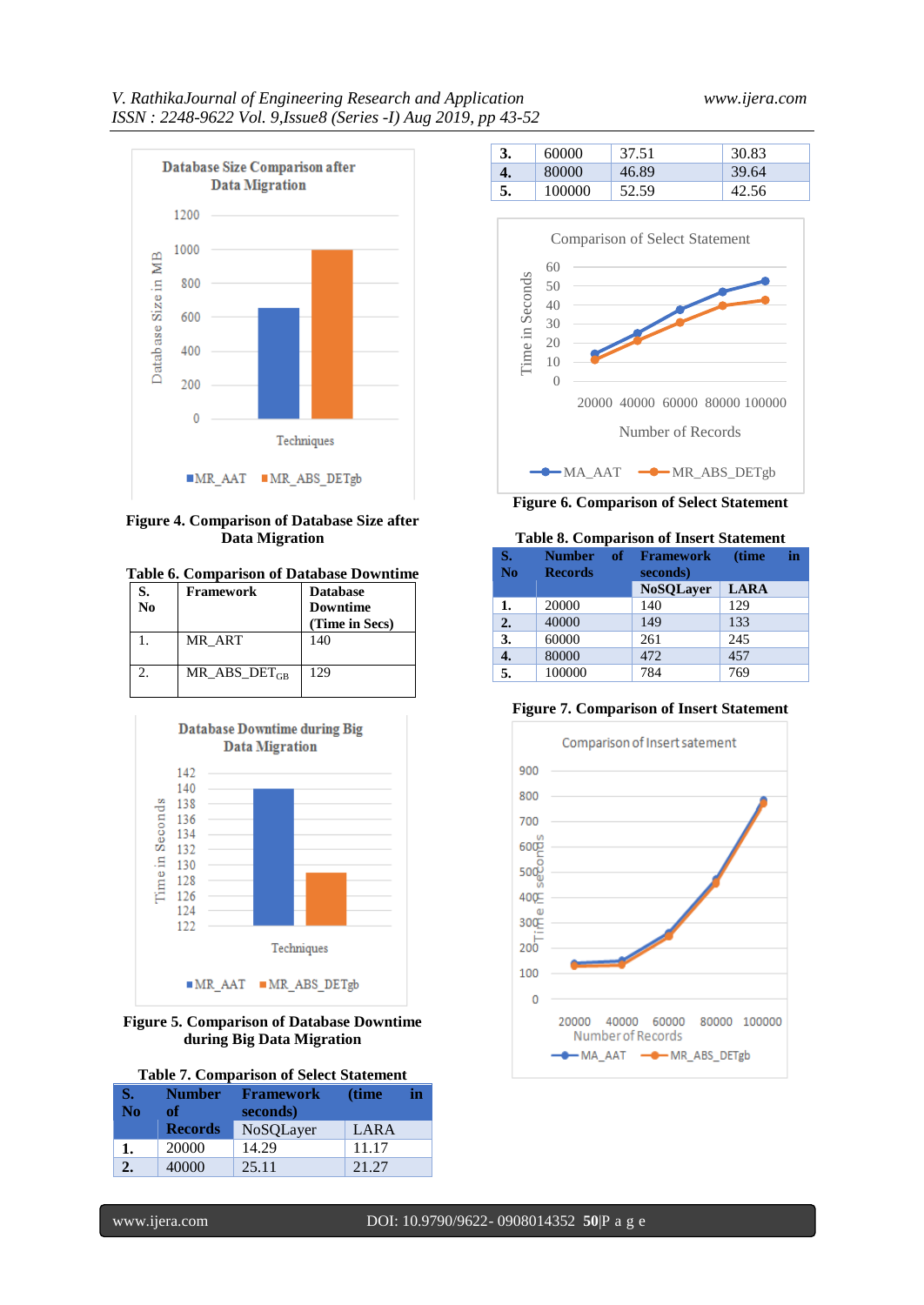| <b>Table 9. Comparison of Delete Statement</b> |                                 |    |                                |             |
|------------------------------------------------|---------------------------------|----|--------------------------------|-------------|
| S.<br>N <sub>0</sub>                           | <b>Number</b><br><b>Records</b> | of | Framework (time in<br>seconds) |             |
|                                                |                                 |    | <b>NoSQLayer</b>               | <b>LARA</b> |
| 1.                                             | 20000                           |    | 6.11                           | 5.11        |
| 2.                                             | 40000                           |    | 7.9                            | 5.87        |
| 3.                                             | 60000                           |    | 8.97                           | 6.45        |
| 4.                                             | 80000                           |    | 9.8                            | 7.99        |
| 5.                                             | 100000                          |    | 10.9                           | 8.87        |



**Figure 8. Comparison of Delete Statement**

**Table 10. Comparison of Server CPU Utilization**

| <b>S</b>           | Size of the | CPU Usage (%)  |   |  |
|--------------------|-------------|----------------|---|--|
| $\overline{N_{0}}$ | Data (MB)   | NoSQLayer LARA |   |  |
|                    | 71          |                |   |  |
|                    | 142         |                |   |  |
| 3.                 | 213         |                |   |  |
|                    | 284         |                | 6 |  |
|                    | 355         |                |   |  |







| S.             |          | Size of Memory Usage (%)        |    |    |
|----------------|----------|---------------------------------|----|----|
| <b>No</b>      | the Data | <b>NoSQLayer</b><br><b>LARA</b> |    |    |
|                | (MB)     |                                 |    |    |
|                | 71       | 27                              | 35 |    |
| $\overline{2}$ | 142      | 35                              | 41 |    |
| 3.             |          | 213                             | 41 | 47 |
|                |          | 284                             | 47 | 54 |
|                |          | 355                             | 52 |    |



**Figure10. Memory Utilization during Data Migration**

### **VI. CONCLUSION**

This paper has described a novel framework named LARA which is built to migrate big data in the on-premise (standalone) operating environment.The LARA framework is framed to transfer the big data from the relational database to the non-relational database system. The target database is immature to perform the join operations which is affected the post-migration process. The proposed ABS\_DET<sub>GB</sub> algorithm in the LARA framework outperformed well and produced better results when compared with the existing proposed techniques. The CPU utilization and memory utilization are also evaluated and compared with the proposed techniques. The LARA framework still requires to be tested in other cases or using different data and other operating environments.

### **REFERENCES**

- [1]. H. M. L. Dharmasiri and M. D. J. S. Goonetillake, "A federatedapproach on heterogeneousNoSQL data stores," Int. Conf. Adv.ICTEmerg. Reg. ICTer 2013 - Conf. Proc., no. December,pp.234–239, 2013.
- [2]. V. N. Gudivada, D. Rao, and V. V. Raghavan, "NoSQL Systemsfor Big Data Management,"2014 IEEE World Congr. Serv., pp.190–197, 2014.
- [3]. M. Scavuzzo, E. Di Nitto, and S. Ceri, "Interoperable datamigration between NoSQLcolumnar databases," Proc. – IEEEInt. Enterp. Distrib. Object Comput. Work. EDOCW, pp.154–162, 2014.
- [4]. A. Bansel, H. Gonzalez-Velez, and A. E. Chis, "Cloud-BasedNoSQL Data Migration," Proc.- 24th Euromicro Int. Conf.Parallel, Distrib. Network-Based Process. PDP 2016, pp. 224–231, 2016.
- [5]. M. N. Shirazi, H. C. Kuan, and H. Dolatabadi, "Design patternsto enable data